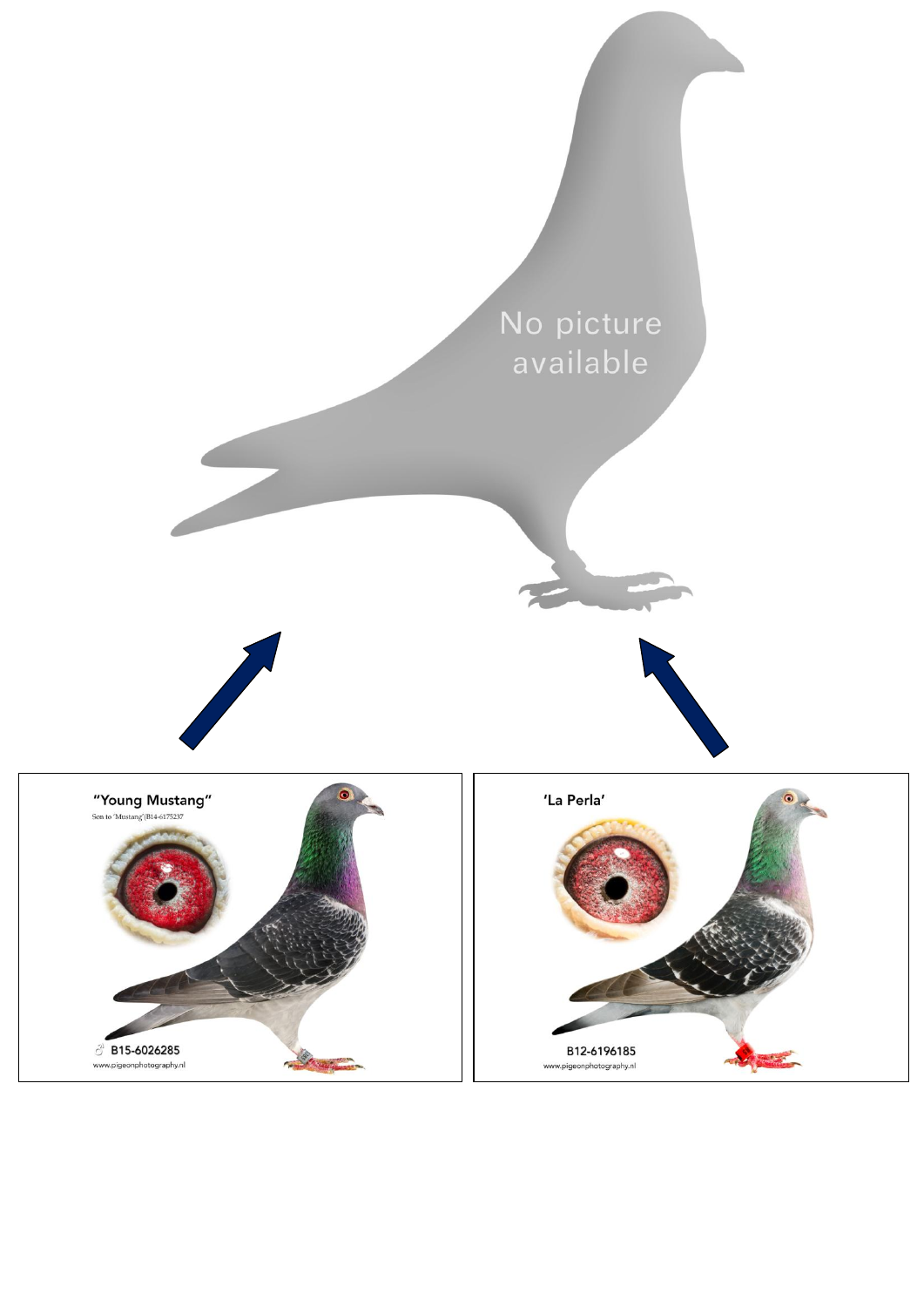**Quality has a name: ZUMDIEK** www.brieftauben-zumdiek.de • Mobile: +49 (0) 175-44 33 210 ... Home Of The Best All-Round Pigeons .

Breiftauben-Zumdiek Tecklenburger Weg 11 33428 Harsewinkel

www.brieftauben-zumdiek.de brieftauben-zumdiek@t-online.de

#### BE-15-6026285 V

'Young Mustang'

#### Vercammen Jos & Lars

dunkel

- Vater von 'Ilke': 1. Preis - National Z. 1.563 Tb. 526 km 2. Preis - National 4.641 Tb. 526 km 50. Preis - National Z. 2.836 Tb. 479 km 5. Preis - 721 Tb. 354 km 6. Preis - 1.090 Tb. 250 km - Vater von '112/17' 6. Preis - Provinzial 2.394 Tb. 526 km - Großvater von `Niki´ 1. Ass-Taube Süd Antwerpen - Großvater von 'Nat. Hainan' 10 Proje - National 2 850 Th 526

#### Stammbaum von Taube:

# BE-20-6246622 W

`Copy Olympic La Donna'

Vercammen Jos & Lars

blau

- 1/2-Schwester v. `Olympic La Donna´ : Beste Allround Taube Belgien 2020 Olympia-Taube All-round 2021 1. Preis - 2.759 Tb. 310 km 3. Preis - National 15.981 Tb. 672 km 10. Preis - National 3.618 Tb. 526 km 17. Preis - National Z. 3.129 Tb. 504 km 4. Preis - 4.423 Tb. 310 km 17. Preis - Provincial 2.147 Tb. 504 km 4. Preis - 848 Tb. 354 km 6. Preis - 335 Tb. 555 km 7. Preis - 762 Tb. 310 km 11 Preis - 1 210 Th 310 km 78. Preis - National Z 2.709 Tb, 593 km 15. Preis - 371 Tb. 555 km - Tochter von 'La Perla' : 1. Preis - Nat. Gueret 2.656 Tb. 590 km

# BE-12-6196185 W

'La Perla' Stammweibchen

Vercammen Jos & Lars

gehämmert

- 1. Preis - National 2.656 Tb. 590 km - Mutter von 'Olympic La Donna' Beste Allround Taube Belgien 2020 Olympia-Taube All-round 2021 1. Preis - 2.759 Tb. 310 km 3. Preis - National 15.981 Tb, 672 km 10. Preis - National 3.618 Tb. 526 km 17. Preis - National Z. 3.129 Tb. 504 km 4. Preis - 4.423 Tb. 310 km 17. Preis - Provincial 2.147 Tb. 504 km 4. Preis - 848 Tb. 354 km 6 Preis - 335 Th 555 kn

# BE-14-6175237 V 'Mustang' Stammvogel

# Vercammen Jos & Lars

dunkel

- 1. National Chateauroux 22.818 Tb. 1. schnellste 33.018 Tb. 526 km 1. National Zone 4.935 Tb. 526 km - Vater von 'Lilly' 1. Preis - National Z. 3.961 Tb. 555 km 3. Preis - National 13.730 Tb. 555 km 39. Preis - National 3.024 Tb. 479 km 1. Preis - 810 Tb. 208 km 1. Preis - 492 Tb. 208 km 2. Preis - 688 Tb. 354 km - Vater von 'Miss Mustang' 2 Proje - National 7 1 563

# BE-07-6221587 W

'Miss Universe'

Vercammen Jos & Lars gehämmert

- Mutter von 'Michele' : 9. Preis - S.National Vierzon 3.585 Tb. 11. Preis - S.National Blois 5.000 Tb. - Großmutter von 'Gust' 1. schnellste - Nat. 59.243 Tb. 477 km

'Hunter'

BE-10-6052176V

Vercammen Jos & Lars

- 38 Preis National 20 544 Th 479 km 14. Preis - S. National 1.426 Th. 555 km 40. Preis - National Z. 1.546 Tb. 555 km 1. Preis - 120 Tb. 555 km 2. Preis - 526 Tb. 208 km 4. Preis - 725 Tb. 479 km 8. Preis - 1.482 Tb. 366 km 8. Preis - 1.038 Tb. 366 km Bruder von 'Viola': 10. Preis - S.National 5.815 Tb. 505 km
- 42. Preis National Z. 3.764 Tb. 640 km 43 Preis - National 7, 7 030 Th, 476 kg

# BE-10-6052045 W 'La Bomba'

Vercammen Jos & Lars

gehämmert

- 1. Preis 1.281 Tb. 310 km
- 1. schnellste 3.278 Tb. 310 km 2. schnellste - 5.688 Tb. 366 km
- 6. Preis S.National 6.257 Tb. 476 km
- 2. Preis 363 Tb. 476 km - Mutter von 'La Perla'
- 1. Preis National 2.656 Tb. 590 km

BE-09-6248087 V **`Tristo' Vater Mustana** 

Vercammen Jos & Lars

- Vater von 'Mustang' 1. schnellste National 33.018 Tb.526  $km$ 

# BE-12-6196107 W

'Letra' Mutter Mustana Vercammen Jos & Lars

- 10. Preis 491 Tb. 208 km 25. Preis - 1.257 Tb. 366 km 93. Preis - National 2.882 Tb. 479 km
- BE-01-6387174 V

### `Beckham'

Vercammen Jos & Lars

- 1. schnellste - 3.973 Tb. 555 km - Vater von 'Beauty' 2. schnellste - Nat. 30.045 Tb. 555 km

## BE-05-6358711W

'Lady Dolores' Cleirbaut 7. Nationale Ass-Taube KBDB MD

# BE-06-6270370 V `Toledo`

Vercammen Jos & Lars

- Vater von 'Viola': 10. Preis - S.National 5.815 Tb. 505 km 42. Preis - National Z. 3.764 Tb. 640 km

## DV-00825-04-1600 W

'Lizzy' Enkelin Het Wonder

1. schnellste - 3.278 Tb. 310 km

### BE-03-6287192 W `Sherryl'

Vercammen Jos & Lars

- Mutter von 'La Bomba': 1. Preis - 1.281 Tb. 310 km 1. schnellste - 3.278 Tb. 310 km

| BE-01-6387350 V               |
|-------------------------------|
| 'Barco' Großvater Mustang     |
| Vercammen Jos & Lars          |
| DV-00825-02-433 W             |
| `Kitty' Großmutter Mustang    |
| Dr.Schwidde / Hofkens-Janssen |

BE-08-6174630V

'Elektro' Stammvogel

**Wouters Marcel** 

BE-06-6270117 W 'Gloria' Großmutter Mustang

Vercammen Jos & Lars

BE-00-6249328 V

'328' Father Beckham

Vercammen Jos & Lars BE-00-6249033 W

'Lucy' Mother Beckham Vercammen Jos & Lars

BE-04-6356339 V 'Blue Thunder'

BE-04-6399484 W 'Blue Wave'

BE-02-6058048 V `Mitu'

Vercammen Jos & Lars

BE-05-6234009 W 'Beauty'Enkelin Barco Vercammen Jos & Lars

DV-01439-99-1166 V

'Sohn Het Wonder'

Revermann

BE-99-6485861W

'Dochter Elfpender'

Louis van Hove - Hofkens

BE-01-6387351V 'Deco' Vater Porto

Vercammen Jos & Lars

DV-00825-02-499 W

'Mariska' Mutter Porto

Dr.Schwidde / Hofkens-Janssen

BE-01-6387027 V

`Raul'

Vercammen Jos & Lars

BE-02-6058301 W

Vercammen Jos & Lars

*`Louise* 

Dr.Schwidde / Hofkens-Janssen - Mutter von 'Hanna' 2. Provinziale Ass-Taube Antwerpen Enkelin von 'Het Wonder': BE-07-6221572V 'Simon' Sohn Deco x Mariska Vercammen Jos & Lars - Vater von 'La Bomba': 1. Preis - 1.281 Tb. 310 km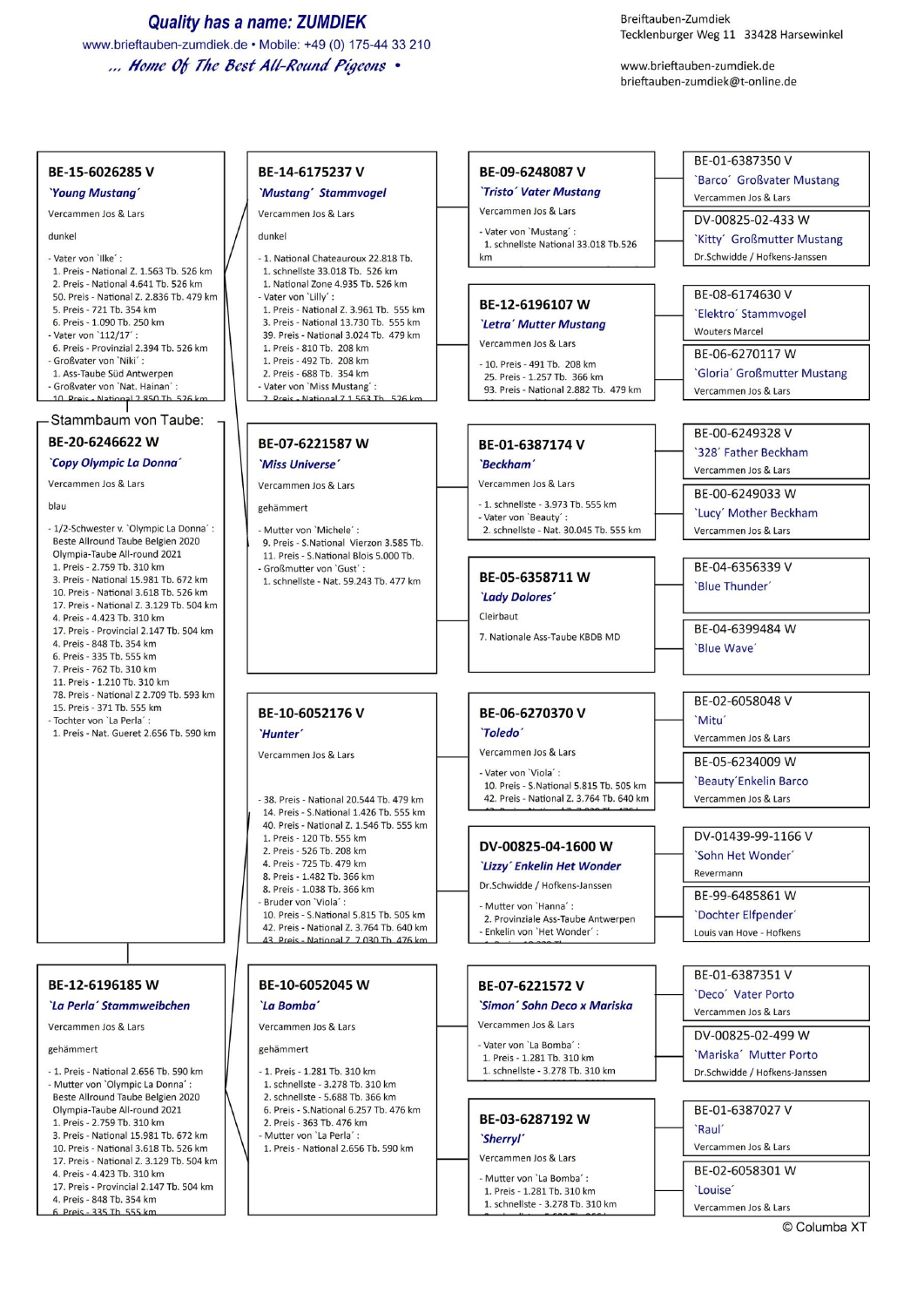# **ZUCHT – REFERENZEN `YOUNG MUSTANG´ / BREEDING – REFERENCES `YOUNG MUSTANG**

"Young Mustang"(**[BE15-6026285](https://www.hokjosvercammen.com/pigeon/be15-6026285-0)**) is father to a.o. :

"Ilke"[\(BE17-6025255\)](https://www.hokjosvercammen.com/pigeon/be17-6025255) ♀ : 1° National z. Chateauroux (526km) 1,563 p. (after loftmate) 2° National Chateauroux (526km) 5,641 p. 50° National z. Bourges (479km) 2,836 p. 63° National z. Bourges (479km) 7,049 p. 5° Chevrain (354km) 721 p. 6° Pont (250km) 1,090 p.

BE18-6020090 ♀ : 88° National z. Bourges (479km) 7,514 p. 120° National Chateauroux (526km) 17,281 p. 80° National z. Argenton (555km) 1,547 p.

#### [BE17-6025112](https://www.hokjosvercammen.com/pigeon/be17-6025112) ♂ :

6° Provincial Chateauroux (526km) 2,394 p. 20° National z. Chateauroux (526km) 3,737 p. 73° National z. Chateauroux (526km) 3,850 p. (other race) 4° Blois (462km) 208 p.

[BE16-6032139](https://www.hokjosvercammen.com/pigeon/be16-6032139) ♀ : 6° Souppes (357km) 1,037 p. 17° Noyon (208km) 660 p.

[BE19-6016045](https://www.hokjosvercammen.com/pigeon/be19-6016045) ♂ : 6° Melun (310km) 1,455 p.

"Young Mustang"(**[BE15-6026285](https://www.hokjosvercammen.com/pigeon/be15-6026285-0)**) is grandfather to a.o. :

"Niki"[\(BE18-6020162\)](https://www.hokjosvercammen.com/pigeon/be18-6020162) ♀ : 1st Ace-pigeon South Antwerp Federation Middle Distance Youngsters

1° Melun (310km) 588 p. 119° National Chateauroux (526km) 17,281 p. 4° fast. Chevrain (354km) 1,030 p. (after 3 loftmates) 8° Provincial Chevrain (354km) 5,197 p. 8° Melun (310km) 650 p. 10° Chevrain (354km) 454 p.

"Money Maker"[\(BE19-6016105\)](https://www.hokjosvercammen.com/pigeon/be19-6016105-0) ♂ : 5th Prov. Ace-pigeon KBDB Middle Distance

77° National Chateauroux (526km) 5,140 p. 47° National z. Issoudun (504km) 6,271 p. 110° National Issoudun (504km) 18,176 p. 2° Melun (310km) 1,433 p. 3° Melun (310km) 2,132 p. 3° Melun (310km) 1,106 p. 5° Noyon (208km) 458 p. 7° Melun (310km) 1,455 p.

"National Hainan"[\(BE18-6020292\)](https://www.hokjosvercammen.com/pigeon/be18-6020292) ♀ : 10° National Chateauroux (526km) 2,850 p. 30° National Chateauroux (526km) 2,721 p. (other race) 8° Melun (310km) 1,154 p. 7° Melun (310km) 588 p.

"Blue Hainan"[\(BE18-6020291\)](https://www.hokjosvercammen.com/pigeon/be18-6020291) ♀ : 1° Chevrain (354km) 848 p. 7° Blois (462km) 521 p. (after 6 loftmates) 11° Melun (310km) 762 p. (after 10 loftmates)

[BE18-6020316](https://www.hokjosvercammen.com/pigeon/be18-6020316) ♀ 1° Noyon (208km) 726 p. (3 minutes ahead) 4° fast. Noyon (208km) 11,297 p.

BE21-6138092 ♀ : 1° Noyon (208km) 515 p.

[BE18-6020276](https://www.hokjosvercammen.com/pigeon/be18-6020276) ♀ 89° National z. Tulle (657km) 2,085 p.

[BE19-6016285](https://www.hokjosvercammen.com/pigeon/be19-6016285) ♀: 3° Melun (310km) 1,455 p. 10° Melun (310km) 1,106 p.